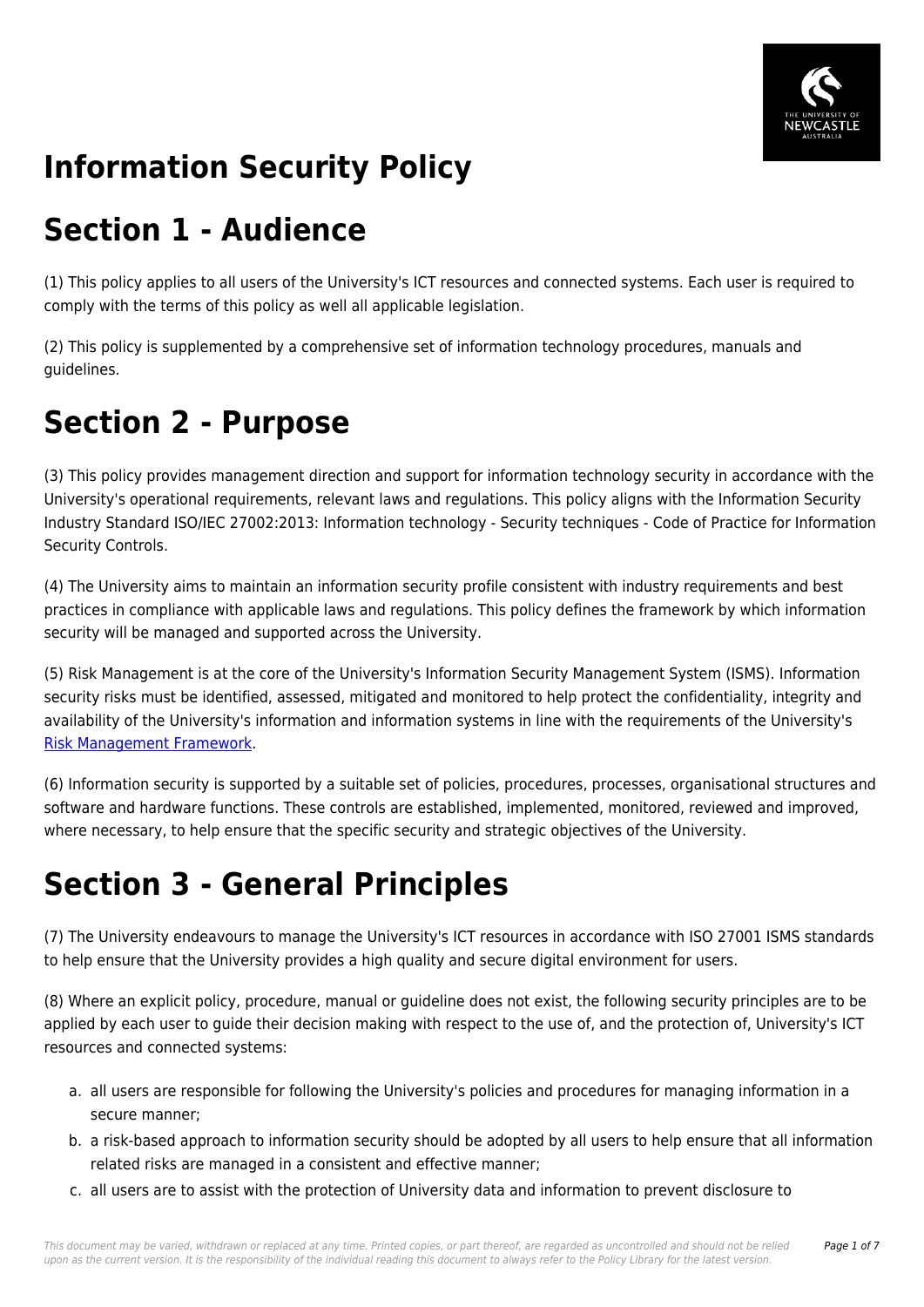unauthorised individuals;

- d. all users must comply with relevant legal and regulatory requirements; and
- e. users are to use or apply approved information security solutions and services, where possible, to avoid creation of disparate IT security controls.

## **Section 4 - Policy Statements**

## **Human Resources Security**

(9) All applicable users are subject to appropriate security processes before, during and after the cessation of their employment with the University in accordance with the [Human Resource Information Security Guidelines.](https://policies.newcastle.edu.au/document/view-current.php?id=263)

(10) Exit procedures should be followed as far as practicable where a staff member is transferring to a new role or work location within the University. The staff member's line manager (from the area that the staff member is transferring from) is responsible for organising the exit procedures.

(11) Security awareness training should be provided to all University employees, contractors and third-party users of the University's ICT resources and connected systems to minimise possible security risks.

#### **Asset Management**

#### **Inventory of Assets**

(12) A register should be maintained by the CIO of all the University's major information assets and the information owner of each asset is to be clearly stated.

#### **Information and Data Classification**

(13) Information owners must classify their assigned information assets upon creation according to the classifications outlined in the [Information Security Data Classification and Handling Manual.](https://policies.newcastle.edu.au/document/view-current.php?id=256) The classification of an information asset is based on the asset's importance and risk, relative to the goals and objectives of the University or business unit.

(14) Information owners must review the data classifications of their information assets upon any significant change to the asset, or changes in regulatory requirements, to ensure that appropriate controls remain in place for the asset as it evolves over time.

#### **Information Handling**

(15) Based on the data classification, System Owners and System Administrators must comply with the applicable controls to help maintain the confidentiality, integrity and availability of information assets under their control.

(16) All users must ensure that information is handled in accordance with its classification as set out in the [Information](https://policies.newcastle.edu.au/document/view-current.php?id=256) [Security Data Classification and Handling Manual](https://policies.newcastle.edu.au/document/view-current.php?id=256).

(17) All users must ensure that information within the scope of the University's [Records and Information Management](https://policies.newcastle.edu.au/document/view-current.php?id=81) [Policy](https://policies.newcastle.edu.au/document/view-current.php?id=81) is managed in accordance with that policy.

#### **Access Control**

(18) Access to University information assets, and University ICT resources that store or process those assets, should only be granted following a controlled and auditable process on the basis of operational and security requirements defined by the nominated information owner.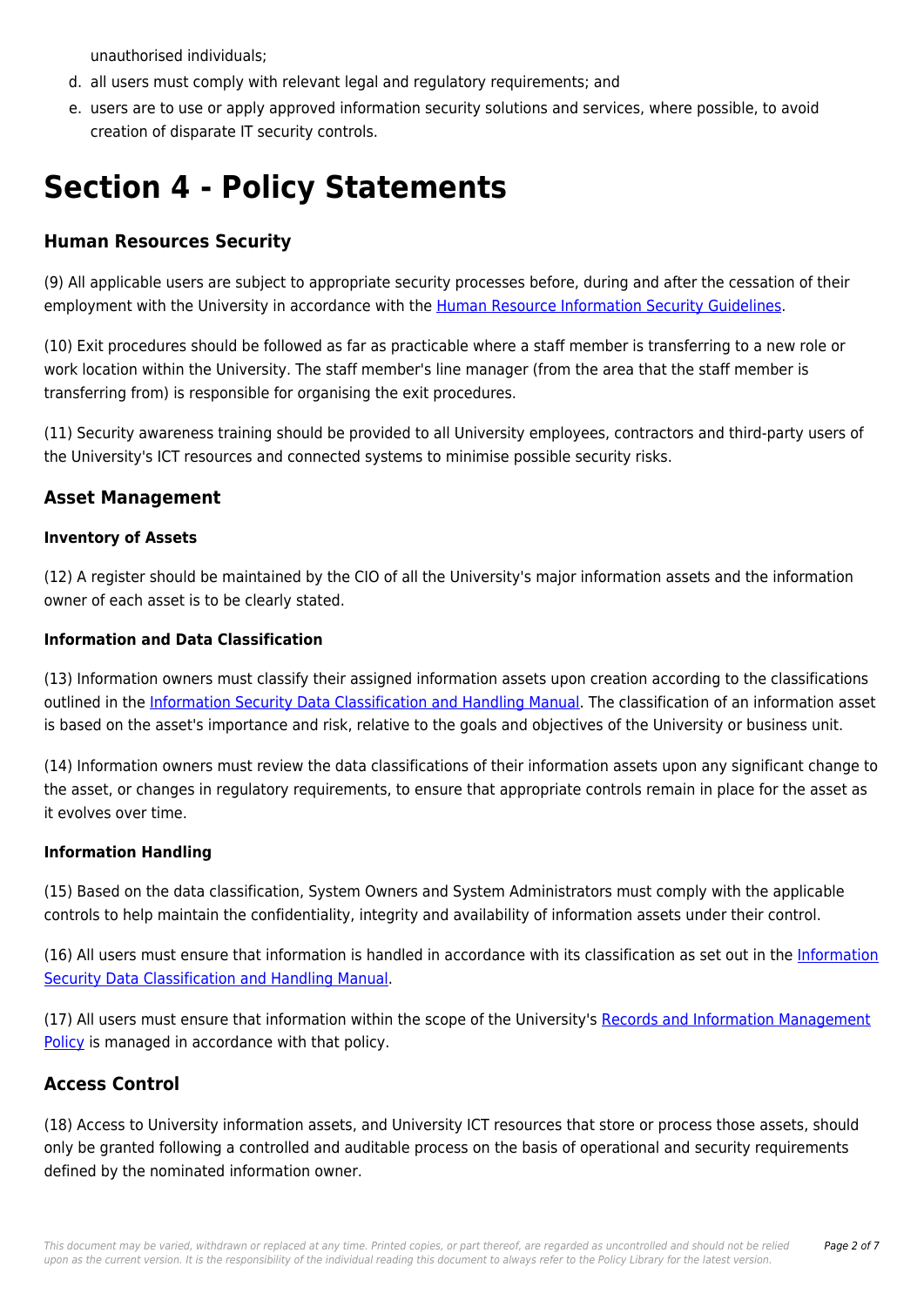(19) All users must protect passwords and other types of credentials in accordance with the requirements of the University's [Information Security Access Control Manual.](https://policies.newcastle.edu.au/document/view-current.php?id=257)

## **Physical and Environmental Security**

(20) The University's CIO is responsible for defining the standards, processes and procedures related to the management and access of physical ICT facilities, such as data centres, network rooms, servers and networking hardware.

(21) The physical protection of ICT resources should be managed to ensure protection against malicious or accidental damage, or loss. See [Information Security Physical and Environmental Manual.](https://policies.newcastle.edu.au/document/view-current.php?id=255)

### **Operations Management**

#### **Information Security Operations Management Manual**

(22) The minimum requirements for each of the items in this section of the policy, "Operations Management", are set out in the [Information Security Operations Management Manual.](https://policies.newcastle.edu.au/document/view-current.php?id=262)

#### **Operations Security**

(23) System Owners and System Administrators are responsible for the documenting and maintaining Standard Operating Procedures (SOP) for the ICT resources and information assets that they manage. These SOPs must be made available to all users who need them, to ensure the correct and secure operation of the University's ICT resources and information assets.

(24) Users involved in the administration, development, testing and commissioning of the University's ICT resources must follow appropriate change management procedures, defined in the University's [Change and Release](https://policies.newcastle.edu.au/download.php?id=565&version=1&associated) [Management Process Manual](https://policies.newcastle.edu.au/download.php?id=565&version=1&associated).

#### **Controls Against Malicious Code**

(25) System Owners and System Administrators are responsible for:

- a. implementing detection, prevention, and recovery controls to protect against malicious code; and
- b. appropriate user awareness procedures for the ICT resources they manage.

(26) These controls must also be implemented in accordance with the [Information Security Operations Management](https://policies.newcastle.edu.au/document/view-current.php?id=261) [Manual](https://policies.newcastle.edu.au/document/view-current.php?id=261) and the [Information Security Network Security Manual](https://policies.newcastle.edu.au/document/view-current.php?id=262).

#### **Backup**

(27) Data backups are an essential control and safeguard to ensure the availability of University information.

(28) System Owners must ensure that the information assets that they are responsible for are backed up.

(29) System Administrators must back-up all information assets under their management on a regular basis and store these in such a way to protect them from unauthorised access or modification.

(30) Backup procedures must be tested to confirm that recovery can be completed in a timely manner to help ensure the continuity of University operations.

#### **Log Management**

(31) All System Owners and System Administrators are responsible for ensuring that event logs to record user relevant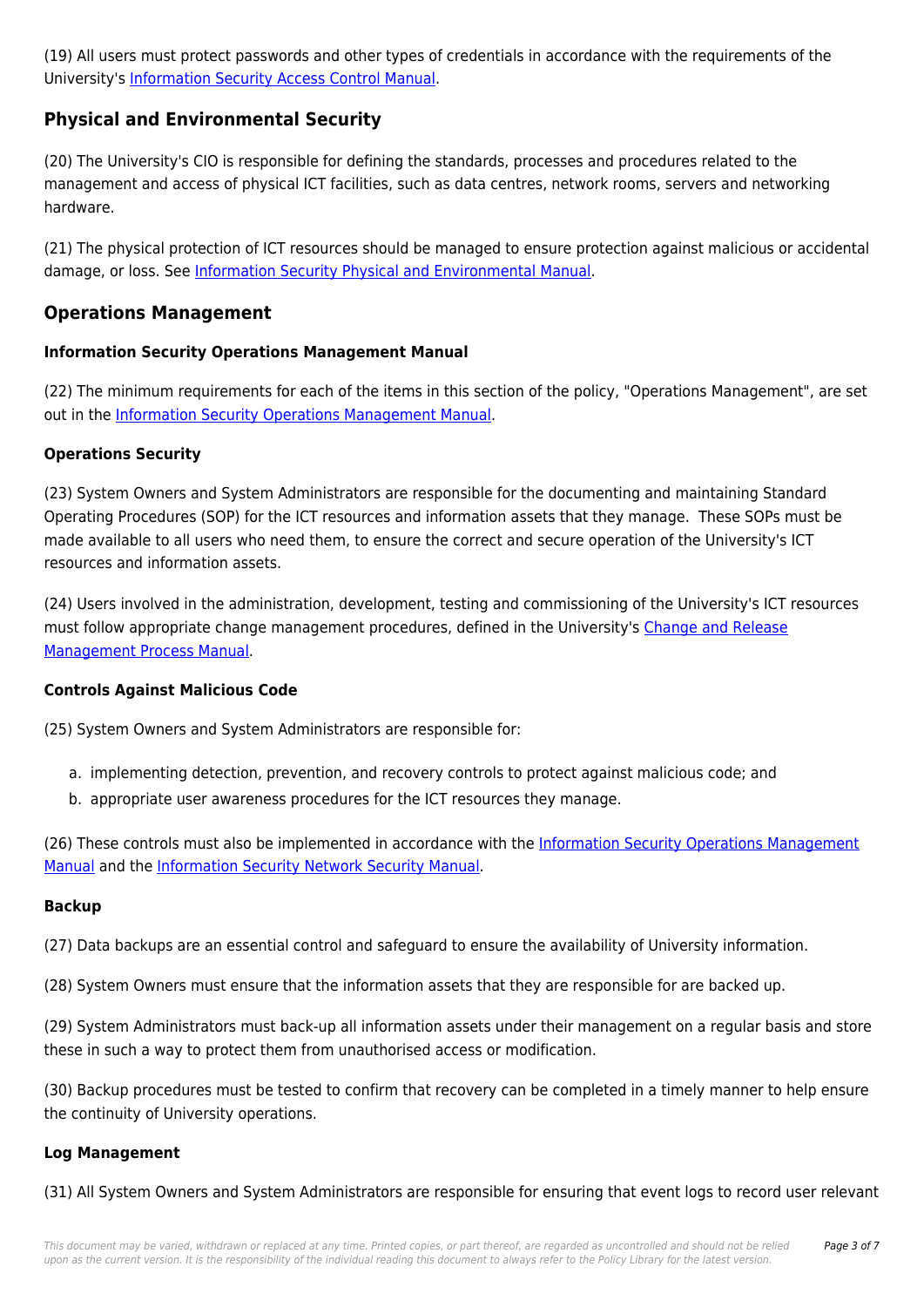information security events (such as user activity, exceptions and failures) are produced for the ICT resources that they manage, and kept for an appropriate period of time. Event logs may be used to identify potentially unauthorised activity, assist in investigations, and to facilitate appropriate follow up action.

#### **Vulnerability Management**

(32) All System Owners and System Administrators are responsible for ensuring that security patch and vulnerability management processes are defined to identify, prioritise and remediate security vulnerabilities for ICT resources that they own or manage. This will help to minimise the risk of malicious attacks compromising the confidentiality, integrity or availability of University information assets and ICT resources.

(33) Security patching and vulnerability management of University's ICT resources must be carried out in accordance with the [Information Security Patch Management Manual](https://policies.newcastle.edu.au/document/view-current.php?id=260) and the Vulnerability Management section of the [Information](https://policies.newcastle.edu.au/document/view-current.php?id=261) [Security Operations Management Manual](https://policies.newcastle.edu.au/document/view-current.php?id=261).

### **Network Communications Security**

(34) The System Owner and System Administrator must manage, control and segregate those parts of the network for which they are responsible to protect information in systems and applications in accordance with the [Information](https://policies.newcastle.edu.au/document/view-current.php?id=262) [Security Network Security Manual](https://policies.newcastle.edu.au/document/view-current.php?id=262).

### **System acquisition, development and maintenance**

(35) The CIO shall ensure that information security is an integral part of information system and application architecture and design across the entire lifecycle of the University's ICT resources.

(36) System Owners and System Administrators must ensure that all of the applications and services for which they are responsible for within the University's ICT environment, are security reviewed and benchmarked against industry best-practice prior to acquisition or upgrade, in consultation with the CIO.

(37) Users must only use applications or services approved by the CIO to store or process University information assets. Exemptions to this requirement must be applied for in accordance with Section 6 of this policy.

## **Supplier Relationships**

(38) To ensure protection of the University's ICT resources and information assets, any access provided to external providers must be correctly risk-managed, and covered by a formal agreement. Any agreement to be entered into on behalf of the University must be done so in accordance with the University's [Procurement Policy](https://policies.newcastle.edu.au/document/view-current.php?id=92) and executed in accordance with the University's [delegation of authority](https://policies.newcastle.edu.au/download.php?id=255&version=1&associated).

(39) The University will work with those third parties who access, support and service the University's ICT resources to ensure, as far as reasonably practicable, that they comply with this policy and information security requirements. These requirements must, where applicable, be outlined in the formal agreement with the relevant external provider.

## **Information Security Incident Management**

(40) To ensure a consistent and effective approach to identifying and managing information security incidents that could impact University's ICT resources, defined guidelines have been developed and implemented. See [Information](https://policies.newcastle.edu.au/document/view-current.php?id=258) [Security Incident Management Guidelines.](https://policies.newcastle.edu.au/document/view-current.php?id=258)

(41) All users of the University's ICT resources must report any suspected event or weakness that might have an impact on the security of University information assets and ICT resources to the IT Services Service Desk.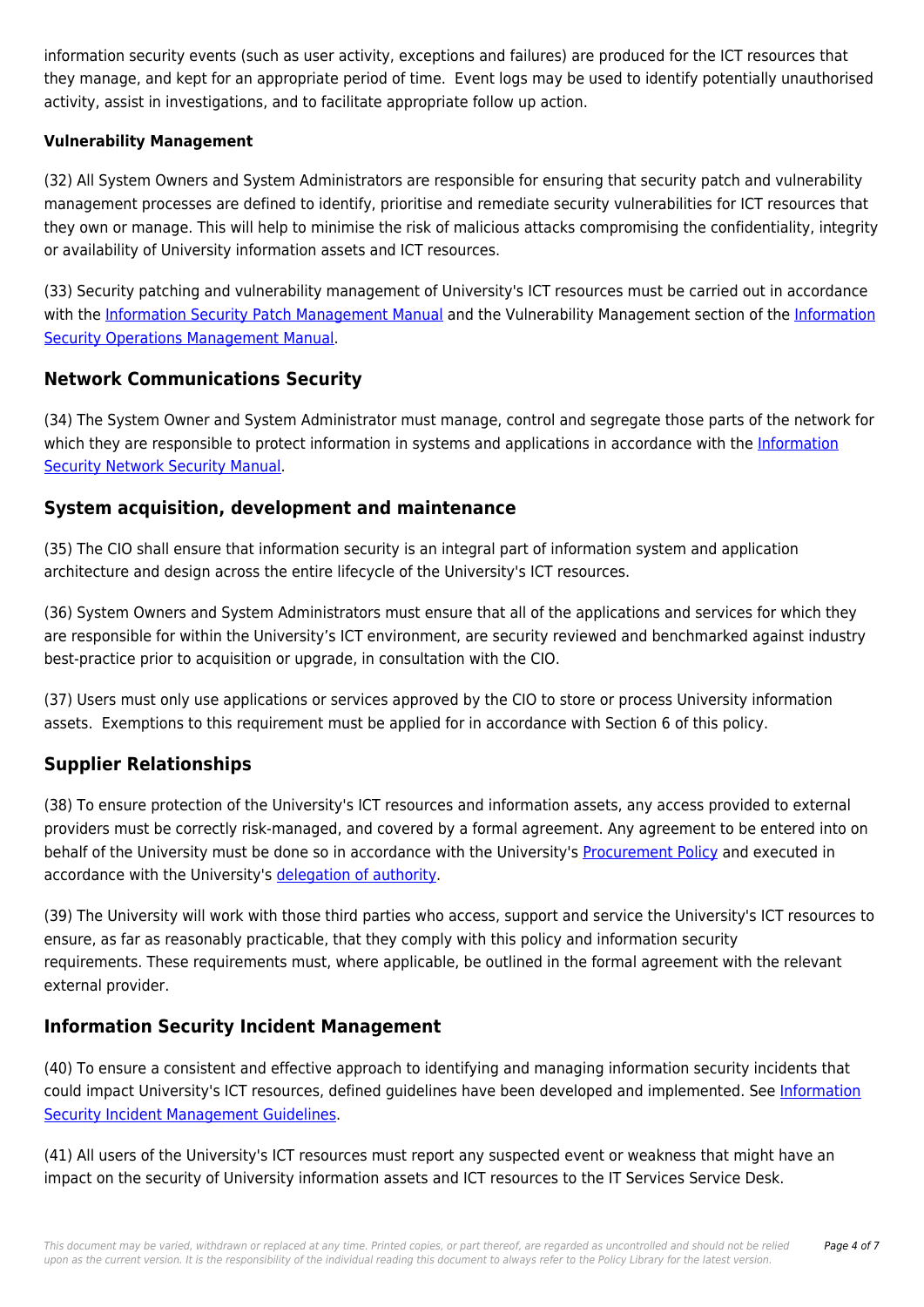## **Section 5 - Enforcement**

(42) All Users of the University's ICT resources should be aware of this policy, their responsibilities and obligations.

(43) Non-compliance with the provisions of this policy may result in action under the University's policies, code of conduct or relevant enterprise agreement, and may also result in referral to a statutory authority and/or agency.

(44) The CIO (or their delegate) is responsible for monitoring the use of the University's ICT resources to measure compliance with this policy.

(45) Where a user has been found to fail to comply with this policy or any other of the University's IT policies, procedures, manuals, or guidelines, a delegated officer, as outlined in the Schedule of Operational Sub-Delegations [made by the Vice‐Chancellor,](https://policies.newcastle.edu.au/download.php?id=417&version=4&associated) may disconnect or restrict that user's access to any part of the University's ICT resources.

## **Section 6 - Exceptions**

(46) Exceptions to this policy may be requested by a user in writing to the CIO. Exceptions will be assessed based on the business impact, the security risk that the proposed exemption may pose and any compensating controls that may be implemented in relation to the proposed exemption.

# **Section 7 - Roles and Responsibilities**

## **Chief Information Officer (CIO)**

(47) The CIO is responsible for information security policy development, and for managing the implementation and operation of the University's information security capabilities, to ensure that the requirements of this policy are appropriately applied.

(48) The CIO is responsible for:

- a. ensuring that users are aware of this policy;
- b. defining the University's IT application and technology standards;
- c. maintaining a repository of the University's approved applications and services;
- d. monitoring use of the University's ICT resources, and disconnecting or restricting a user's access if the user has failed to comply with this policy or any of the University's other IT policies, procedures, manuals and guidelines;
- e. reviewing and updating this policy to ensure that the policy continues to be suitable, adequate and effective.

## **Information Owner**

(49) The Information owner's responsibilities include the following in relation to applicable information:

- a. determining the value of the information;
- b. determining the statutory requirements regarding privacy and retention;
- c. assigning an appropriate security classification according to the [Information Security Data Classification and](https://policies.newcastle.edu.au/document/view-current.php?id=256) [Handling Manual;](https://policies.newcastle.edu.au/document/view-current.php?id=256)
- d. developing guidelines for, and authorising and reviewing access to the information;
- e. ensuring that risk assessments for their information assets are performed; and
- f. ensuring that appropriate controls are specified and communicated to the system owner who has technical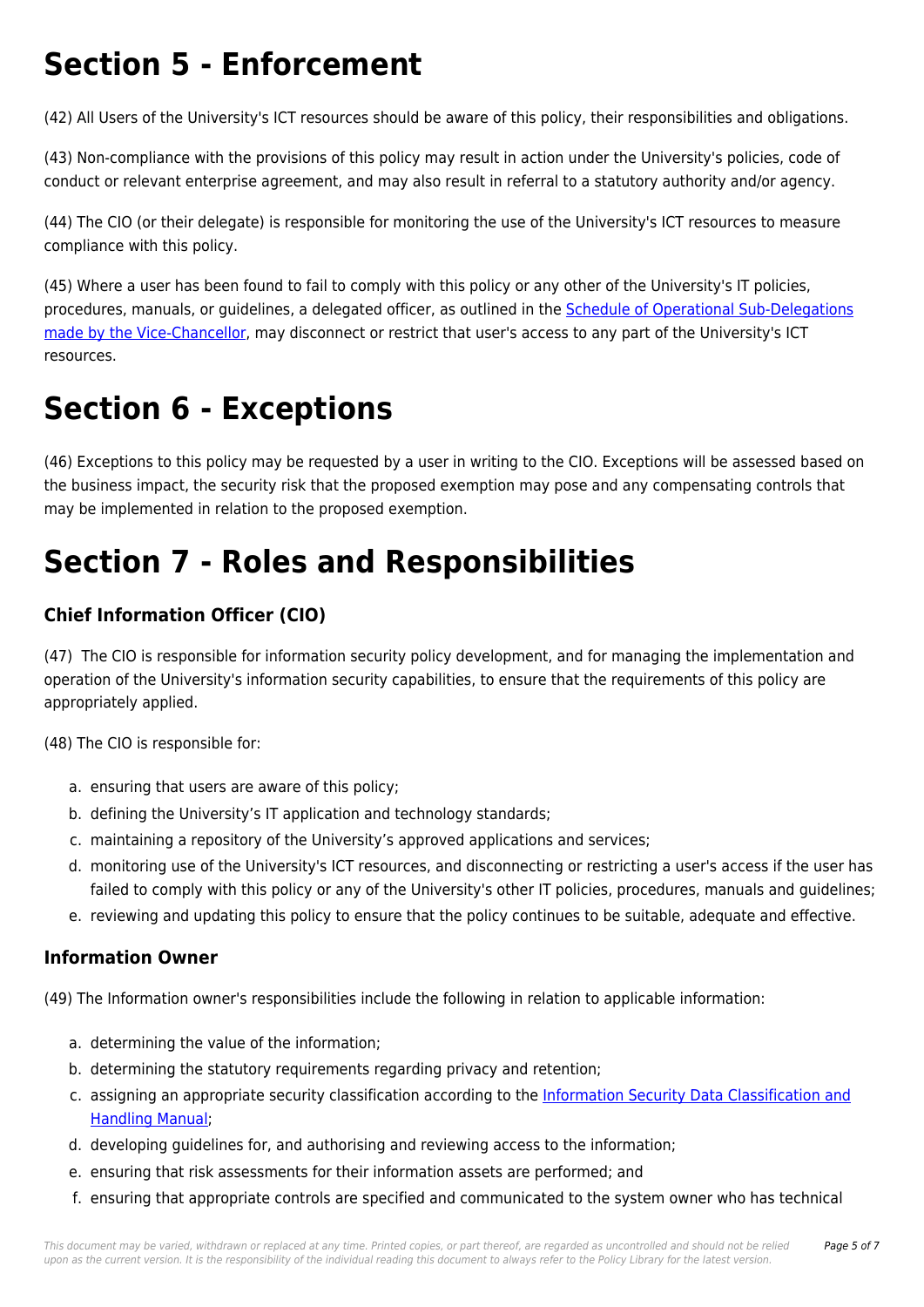control of the information.

### **System Owner**

(50) The System Owner is the University staff member responsible for having an ICT resource operated and maintained. An ICT resource may only have one System Owner. The System Owner's responsibilities include the following:

- a. managing system risk;
- b. developing SOP's to protect the system in a manner commensurate with risk;
- c. maintaining compliance with requirements specified by information owners for the handling of data processed by the system; and
- d. designating a System Administrator for the system.

## **System Administrator**

(51) A System Administrator is a person or team that implements, manages and/or operates an ICT resource at the direction of the System Owner. The System Administrator's responsibilities include the following:

- a. the day-to-day administration of the ICT resource;
- b. developing, maintaining and documenting SOPs that include data integrity controls, authentication, recovery, and continuity of operations;
- c. ensuring that access to information and the ICT resource is secured as defined by the System Owner and Information owner;
- d. implementing security controls and other requirements of this policy on ICT Resources for which the System Administrator has been assigned responsibility;
- e. completing regular role-based training to ensure the effective management of the ICT resource;
- f. taking corrective action in respect of audit findings, system vulnerabilities and any reported security breaches; and
- g. developing and testing disaster recovery plans.

## **Information Security Team**

(52) The Information Security Team reports to the Associate Director, Enablement who reports to the Chief Information Officer. The Information Security Team is responsible for:

- a. performing compliance and audit functions in accordance with the Information Security Audit Considerations section of the [Information Security Operations Management Manual;](https://policies.newcastle.edu.au/document/view-current.php?id=261) and
- b. investigating and reporting on suspected breaches of this policy.